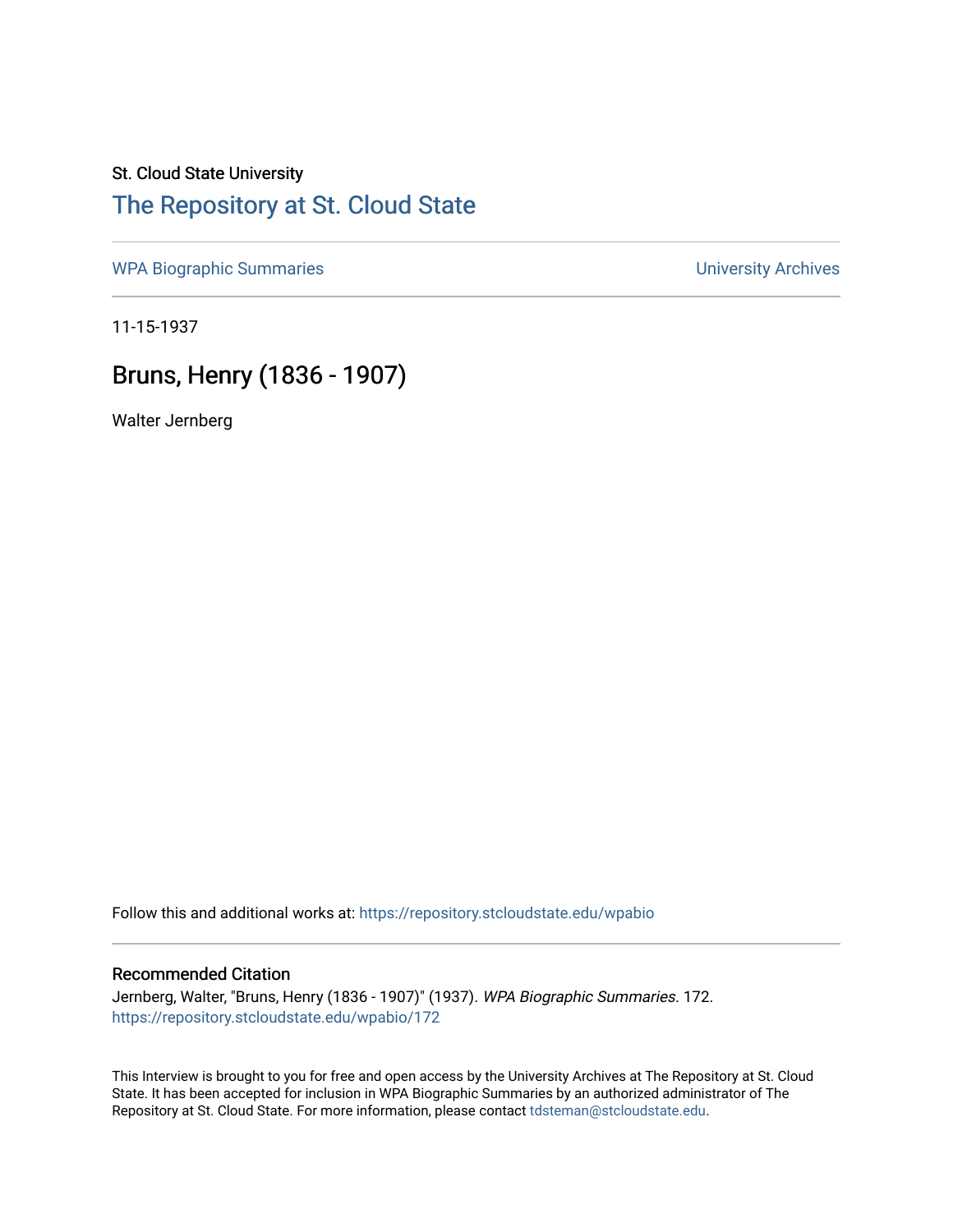## BRUNS, HENRY File No.  $B - 178$

 $370400$ 

 $\mathbb{Z}$  of  $\mathbb{Z}$ 

Henry Bruns was born in Osnabruck, Province of Hanover, Kingdom of Prussia, Germany, in 1836.

As a youth he received a good education and served one term of enlistment in the German **Army.** 

In 1857 Henry was married to Martha Eliers in Osnabruck, Germany.

Shortly after their marriage Henry and Martha (Eliers) Bruns came to the United States. Upon their arrival they went to Milwaukee, Wisconsin, where Henry was employed until 1861.

In May 1861 they came to St. Paul, Minnesota Henry secured a homestead in Saint Augusta township, Stearns County. The journey from St. Paul was made with an ox team. Henry, upon his arrival, constructed a log cabin, and he was assisted by a half breed Indian named Big Stone. They were often visited by friendly Indians who would beg for food. As a farmer Henry proved successful for within 10 years he had 120 acres under cultivation. Henry continued on this farm until his death in 1907. Martha (Eliers) Bruns died in 1905. Both are buried in the Saint Augusta Cemetery.

Henry and Martha (Eliers) Bruns were the parents of five daughters Bernadine, Catherine, Mary, Anna, and Elizabeth.

Bernadine is the wife of Joseph Kaening they live at St. AU@usta. Catherine is married to Anton Fischer also of St. Augusta. Mary is dead. Anna is the wife of Jo seph Fischer of St. Cloud, Elizabeth at present lives in Duluth, Minnesota.

> Interviewed: Mrs. Catherine(Bruns) Fischer **Date:** December 29, 1936 Interviewed by: Walter Jernberg

Publication Granted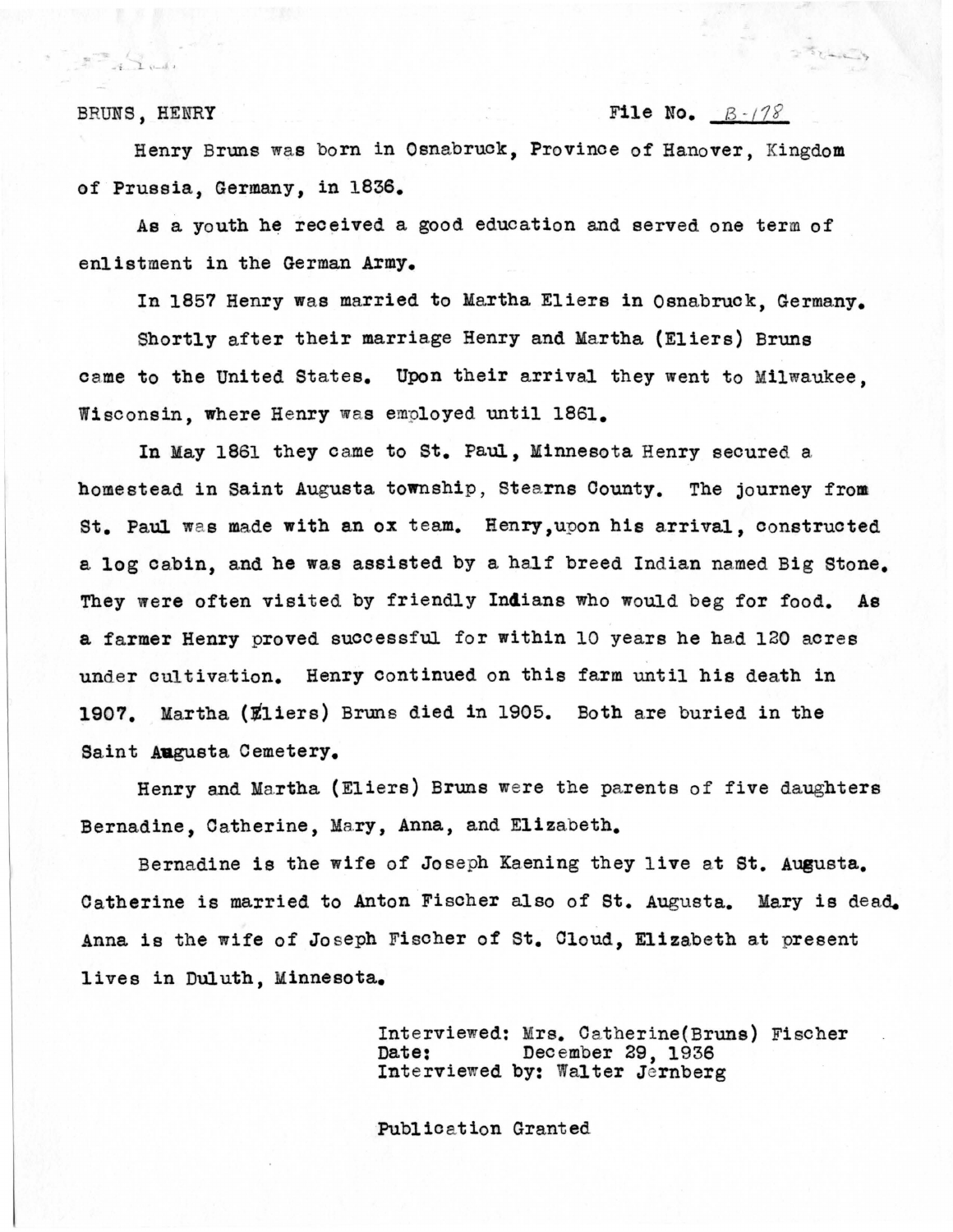## FROM THE RECORDS IN THE STEARNS COUNTY COURT HOUSE

## FOR THE HENRY **BRUNS** BIOGRAPHY

| Name              | Date of<br>Birth | Place of<br>Birth | Father's Name<br>Age |
|-------------------|------------------|-------------------|----------------------|
| 1. Anna Bruns     | Sept. 29, 1872   | St. Augusta       | Henry Bruns          |
| 8. Bernhard Bruns | May<br>1, 1878   | n                 |                      |

| Mother's Name   | Age | <b>Book</b> | Page      | <b>Line</b> | Remarks |
|-----------------|-----|-------------|-----------|-------------|---------|
| 1. Helena Bruns |     |             | 87<br>337 | 30          |         |
| 2. Helena Bruns |     |             |           |             |         |

DEATH RECORD BOOK B. PAGE 237 LINE 2

Henry Bruns Born March 18, 1837 in Prussia

112. J

Died February 24, 1907

 $85.5012$ 

Age 70 years 11 months and 24 days

DEATH RECORD BOOK 1905 A 15 PAGE 160 LINE 1 Helena Bruns Born in 1839 in Germany Daughter of Siegfreid Eilers and Katherine Meyer Died May 12, 1905 Age 66 years